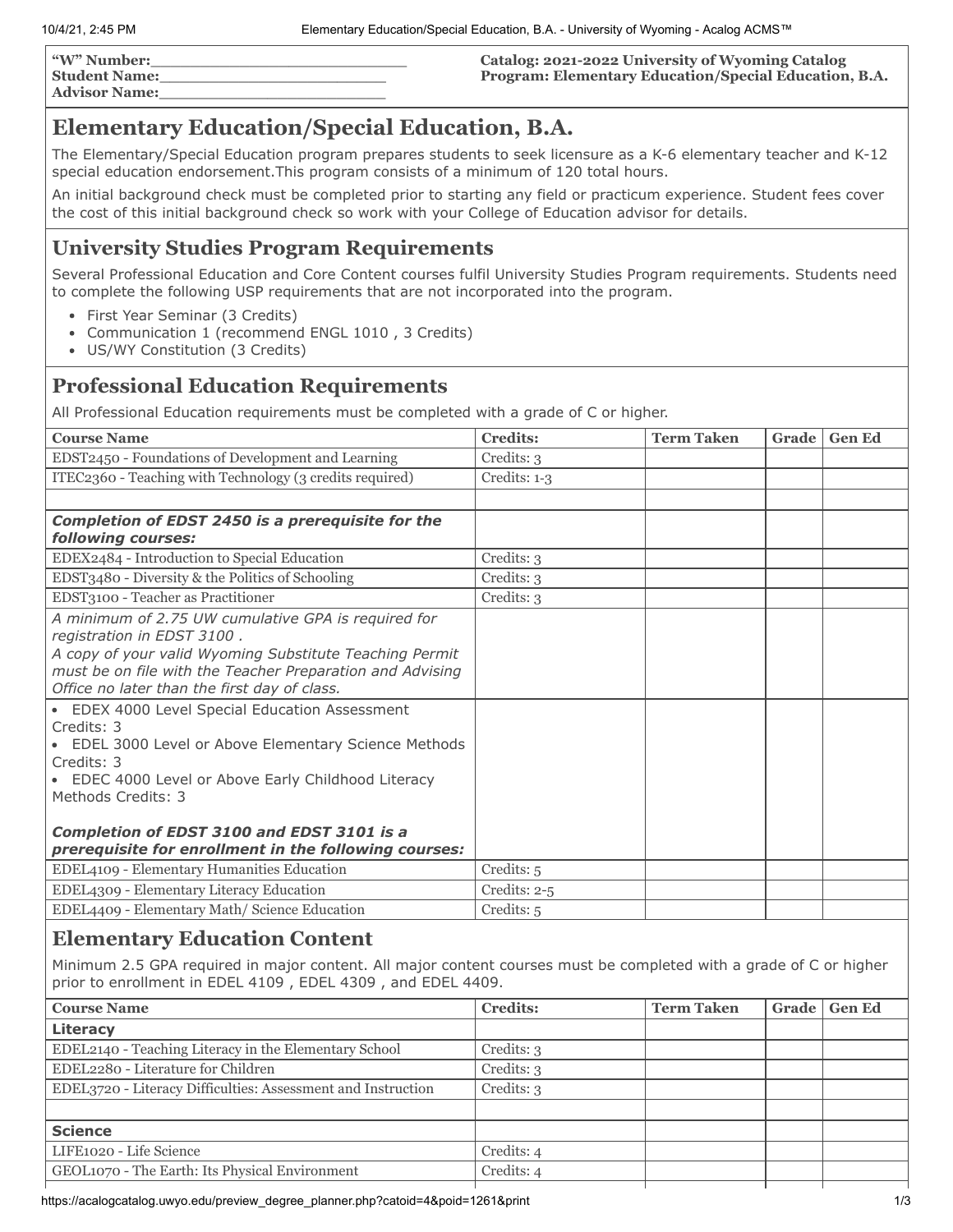### 10/4/21, 2:45 PM Elementary Education/Special Education, B.A. - University of Wyoming - Acalog ACMS™

| ASTR1070 - The Earth: Its Physical Environment                                                                                | Credits: 4 |
|-------------------------------------------------------------------------------------------------------------------------------|------------|
| PHYS1090 - The Fundamentals of the Physical Universe                                                                          | Credits: 4 |
|                                                                                                                               |            |
| <b>Mathematics</b>                                                                                                            |            |
| MATH1100 - Number and Operations for Elementary School<br>Teachers                                                            | Credits: 3 |
| MATH1105 - Data, Probability, and Algebra for Elementary School<br>Teachers                                                   | Credits: 3 |
| Can be substituted with:<br>(MATH 1400 or MATH 1405 or MATH 1450) AND (STAT<br>2070 or STAT 2050), OR MATH 2200 or MATH 2350. |            |
| MATH2120 - Geometry and Measurement for Elementary School<br>Teachers                                                         | Credits: 3 |
|                                                                                                                               |            |
| <b>Social Studies/Cultural Awareness</b>                                                                                      |            |
| Take ONE of the following:                                                                                                    |            |
| AAST1030 - Social Justice in the 21st Century<br>(AMST/NAIS/WMST/LTST 1030)                                                   | Credits: 3 |
| EDST3200 - Foundations of ESL Learning                                                                                        | Credits: 3 |
| GEOG1020 - Introduction to Human Geography                                                                                    | Credits: 3 |
| WIND2100 - Introduction to Disability Studies                                                                                 | Credits: 3 |
|                                                                                                                               |            |
| Art                                                                                                                           |            |
| EDEL2170 - Art in the Elementary School                                                                                       | Credits: 3 |
|                                                                                                                               |            |
| <b>Health</b>                                                                                                                 |            |
| HLED2006 - Health for Elementary Educators                                                                                    | Credits: 1 |

## **Special Education Content: 36 (Minimum) Credit Hours**

All major content courses must be completed with a grade of C or higher prior to enrollment in EDEL 4109, EDEL 4309, and EDEL 4409.

| <b>Course Name</b>                                                                                                                                                                                                                                                                                                                                                                                                                                                                  | <b>Credits:</b> | <b>Term Taken</b> | Grade | <b>Gen Ed</b> |
|-------------------------------------------------------------------------------------------------------------------------------------------------------------------------------------------------------------------------------------------------------------------------------------------------------------------------------------------------------------------------------------------------------------------------------------------------------------------------------------|-----------------|-------------------|-------|---------------|
| EDEX2000 - Collaboration and Professional Relationships                                                                                                                                                                                                                                                                                                                                                                                                                             | Credits: 3      |                   |       |               |
| • EDEX 3000 Level Understanding Students with High<br>Incid Disabilities, 3 Credits<br>• EDEX 3000 Level Teaching Students with High Incid<br>Disabilities, 3 Credits<br>• EDEX 3000 Level Understanding Students with Low<br>Incid Disabilities, 3 Credits<br>• EDEX 3000 Level Teaching Students with Low Incid<br>Disabilities, 3 Credits<br>• EDEX 3000 Level Behavior Supports & Intervention, 3<br>Credits<br>• EDEX 4000 Level Data Analysis & IEP Development, 3<br>Credits |                 |                   |       |               |
| EDEX4720 - Law and Students with Disabilities                                                                                                                                                                                                                                                                                                                                                                                                                                       | Credits: 3      |                   |       |               |
| WIND4020 - Disability Studies Theory and Practice                                                                                                                                                                                                                                                                                                                                                                                                                                   | Credits: 3      |                   |       |               |

## **Practicum**

An approved background check must be on file with the Teacher Preparation and Advising Office for registration and completion of these courses.

| <b>Course Name</b>                                                                                      | <b>Credits:</b> | <b>Term Taken</b> | Grade   Gen Ed |
|---------------------------------------------------------------------------------------------------------|-----------------|-------------------|----------------|
| EDST1200 - Practicum I                                                                                  | Credits: 1      |                   |                |
| EDST2475 - Independent Studies (1 Credit required) Temporary<br>placeholder for what will be EDST 2200. | Credits: $1-3$  |                   |                |
| EDST3101 - Practicum 3 This requirement is typically completed<br>concurrently with EDST 3100.          | Credits: 2      |                   |                |

# **Residency in Teaching**

All methods courses must be completed prior to enrollment in Residency in Teaching.

https://acalogcatalog.uwyo.edu/preview\_degree\_planner.php?catoid=4&poid=1261&print 2/3